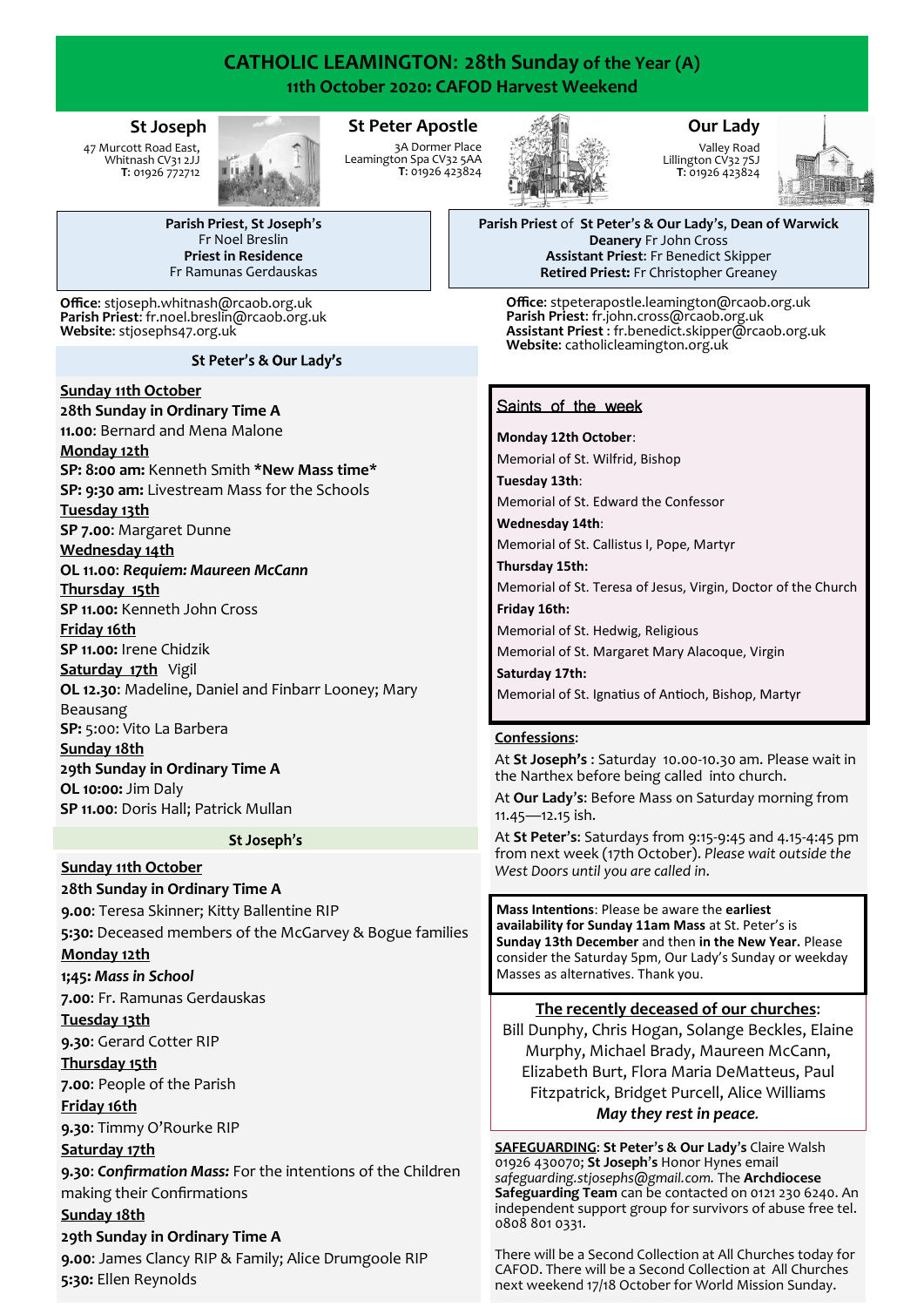*Items for the newsletter should be sent by 3 pm Wednesday to stpeterapostle.leamington@rcaob.org.uk Or St Joseph's stjoseph.whitnash@rcaob.org.uk* 

**Our prayers for** Giovanni Allurlino, Fr David Bazen, Solange Beccles, Edward Behan, Pam Brambles, Mary Craig, Mario Fasi, Edna Hale, Eileen Hiorns, Jo Holleron, Estelle Holmes, John Ireson, Mist Johnson, David Kendall, Mgr Christopher Lightbound, Antonina La Spisa, Nathaniel Manning, Kate Miles, Paula Newton, Jim Olexa, Fr Malcolm Prince, Ann Reilly, Marie Robinson, Patricia Robinson, Peggy Rowlands, Marjorie Smedley, Luke Sweeney, Terena Tam, Terry Tam, George Wall, Elizabeth Weston, Peter Wright & all those at home, or in the nursing homes & hospitals of the parish. **Lord Jesus**, **watch over all who suffer and are in pain**. **Bless all those who care for them**.

| St Peter's & Our Lady's                                                                                                                                                                                                                                                                                                                                                                                                                                                                                                                                                                                                                                                                                                                                                                                                                                                                                                                                                                                                                                                                                                                                                                                                                                            | St Joseph's                                                                                                                                                                                                                                                                                                                                                                                                                                                                                                                                                                                                                                                                                                                                                                                                                                                                                                                                                                                                                                                                                                                                           |
|--------------------------------------------------------------------------------------------------------------------------------------------------------------------------------------------------------------------------------------------------------------------------------------------------------------------------------------------------------------------------------------------------------------------------------------------------------------------------------------------------------------------------------------------------------------------------------------------------------------------------------------------------------------------------------------------------------------------------------------------------------------------------------------------------------------------------------------------------------------------------------------------------------------------------------------------------------------------------------------------------------------------------------------------------------------------------------------------------------------------------------------------------------------------------------------------------------------------------------------------------------------------|-------------------------------------------------------------------------------------------------------------------------------------------------------------------------------------------------------------------------------------------------------------------------------------------------------------------------------------------------------------------------------------------------------------------------------------------------------------------------------------------------------------------------------------------------------------------------------------------------------------------------------------------------------------------------------------------------------------------------------------------------------------------------------------------------------------------------------------------------------------------------------------------------------------------------------------------------------------------------------------------------------------------------------------------------------------------------------------------------------------------------------------------------------|
| Seven-day candles:<br>The Main Altar candle burns for Terry Tam<br>The Main Altar Candle burns for Mary Margaret Pepper RIP<br>The Our Lady candle burns in Memory of Kenneth Cross RIP<br>The St. Joseph candle burns for Geoffrey Lawson RIP                                                                                                                                                                                                                                                                                                                                                                                                                                                                                                                                                                                                                                                                                                                                                                                                                                                                                                                                                                                                                     | Fr. Ramunas: We are very sad to say farewell to Fr. Ramunas<br>who is leaving us this week and returning to Lithuania. We<br>would like to thank Fr. Ramunas for his ministry with us over<br>the last few years and for helping out with the Masses to<br>allow the Parish Priest to have time off & holidays. We wish<br>him the very best wherever he may go. Please see the below<br>note from Fr. Ramunas to the Parish:                                                                                                                                                                                                                                                                                                                                                                                                                                                                                                                                                                                                                                                                                                                         |
| Dear Parishioners,<br>After being with you for the last two weeks, I am more or less<br>settled into my appointment as your assistant priest. I am<br>grateful for your kindness and warm welcome. It is a real joy for<br>me to be here to serve you and grow closer to Jesus Christ<br>alongside you.<br>This week Fr John has been on a well deserved holiday.<br>Thankfully everything still seems to be in one piece for his<br>return!<br>On Friday we celebrated the Feast of St John Henry Cardinal<br>Newman. I was blessed enough to be in St Peter's Square,<br>Rome, for his canonisation by Pope Francis in 2019. Newman is a<br>great Saint of our own Archdiocese. His writings are still being<br>studied in Seminaries and Universities to this day, most notably<br>when it comes to the development of doctrine. He founded the<br>Birmingham Oratory, which is where he died in 1890. He is a<br>Saint for our times as he is a wonderful example of a Christian<br>who really did place Jesus Christ as the centre of his life. A man<br>of deep spirituality and holiness. St John Henry Newman, pray<br>for us!<br>I hope you all have a blessed week. Please pray for me, as I pray<br>for each of you.<br>Every Blessing,<br>Fr. Benedict | Dear Congregation of St. Joseph's Parish,<br>The lives of each one of us are accompanied by change. God<br>gives us greater or lesser trials. We are given the opportunity<br>to take advantage of some very important moments, not to<br>miss an important opportunity, to do everything at the right<br>time and not to overlook anything important. These are very<br>special hours of God's interaction with us, a significant work<br>of God's grace.<br>Since 2015 I have come to know the lovely people of the<br>Parish here, I have learnt the language and come to know<br>your traditions, and I have developed a great affection for<br>you all.<br>My appointment is coming to an end and further work awaits<br>me according to the Lord's plan.<br>I embrace each and every one of you, thanking you for your<br>fellowship, human warmth, handshakes, supportive gaze,<br>and time spent together I would like your faith to be based<br>on Sunday Mass and personal prayer, so that you always feel<br>that you are Catholics and are distinguished by the grace of<br>the Holy Spirit.<br>Every Blessing,<br>Fr. Ramunas Gerdauskas |
| New Mass Times: Please be aware that we are introducing<br>some of the previous Masses which were scaled back due to<br>COVID-19. These Masses are 5pm Saturday Mass at St. Peter's<br>starting on Saturday 17th October and 10am Sunday Mass at<br>Our Lady's starting on Sunday 18th October. Please also note<br>that the Monday 9:30am Live Stream Mass at St Peter's will be<br>moving to 8am and will be open to parishioners from 12th<br>October.<br>New Confession Times: Please note that confessions will take<br>place at 9:15-9:45 am and 4:15-4:45 pm on Saturdays starting<br>on 17th October. Please wait by the West Door until you are<br>called.<br>CAFOD Harvest Fast Day has just taken place on Friday 9th Oct.<br>This is dedicated to raising much needed funds to deal with the<br>$CovID$ crisis in the countries in which they are working If you                                                                                                                                                                                                                                                                                                                                                                                       | Church Cleaners / Stewards: We still need more volunteers<br>over 18 and under 70 to offer to help so that we can continue<br>to open our Church and offer Public Mass every day. If you<br>can help, please contact the Office by phone (Wednesdays)<br>or by email. We are very grateful for the help already<br>received as without this help we would be unable to open for<br>public Mass each day.<br>Gift Aid Envelopes for this current year which have not yet<br>been collected are available from Fr<br>This week<br>Noel or the Sacristy.<br>Our Lady's<br><b>Standing Orders: If you are now paying</b><br><b>Seven Day</b><br>your Gift Aid donations by Standing<br>Candle<br>Order instead of yellow envelopes<br>burns for<br>please return your box of envelopes to<br>The Intentions of                                                                                                                                                                                                                                                                                                                                            |

COVID crisis in the countries in which they are working. If  $\bm{\gamma}$ took a CAFOD envelope last week, or have picked one up, please deposit it in the basket on your way out today. If you are not at church, you can donate online, with Gift Aid at [https://](https://uk.virginmoneygiving.com/CathLeamHarvestFastDay) [uk.virginmoneygiving.com/CathLeamHarvestFastDay](https://uk.virginmoneygiving.com/CathLeamHarvestFastDay) or you can TEXT without Gift Aid to 70085 'CAFOD' (or 'CAFODNOINFO') to donate £10 each message.

**Rosary at St. Peter's**: The Rosary will restart on Tuesday 13th October at 6:40pm followed by the Mass at 7pm.

We need a new Foundation Governor at St. Anthony's School. Can you help? Contact Fr. Benedict the school chaplain on 423824.

the Parish Office or put through the Presbytery letterbox. **the Herbert and O'Sullivan Families**

**Paypal Payments** If you have set up a PayPal payment since the start of lockdown please ensure you have given the details to the Parish Office by email or phone (Wednesdays) as we still have several unidentified payments into our bank account. Thank you.

**Baptisms**: If you previously had a date booked for a Baptism at St Joseph's which was then cancelled due to Covid, these can now be rebooked under strict new guidelines please contact either Fr. Noel or the Parish Office on Wednesdays.